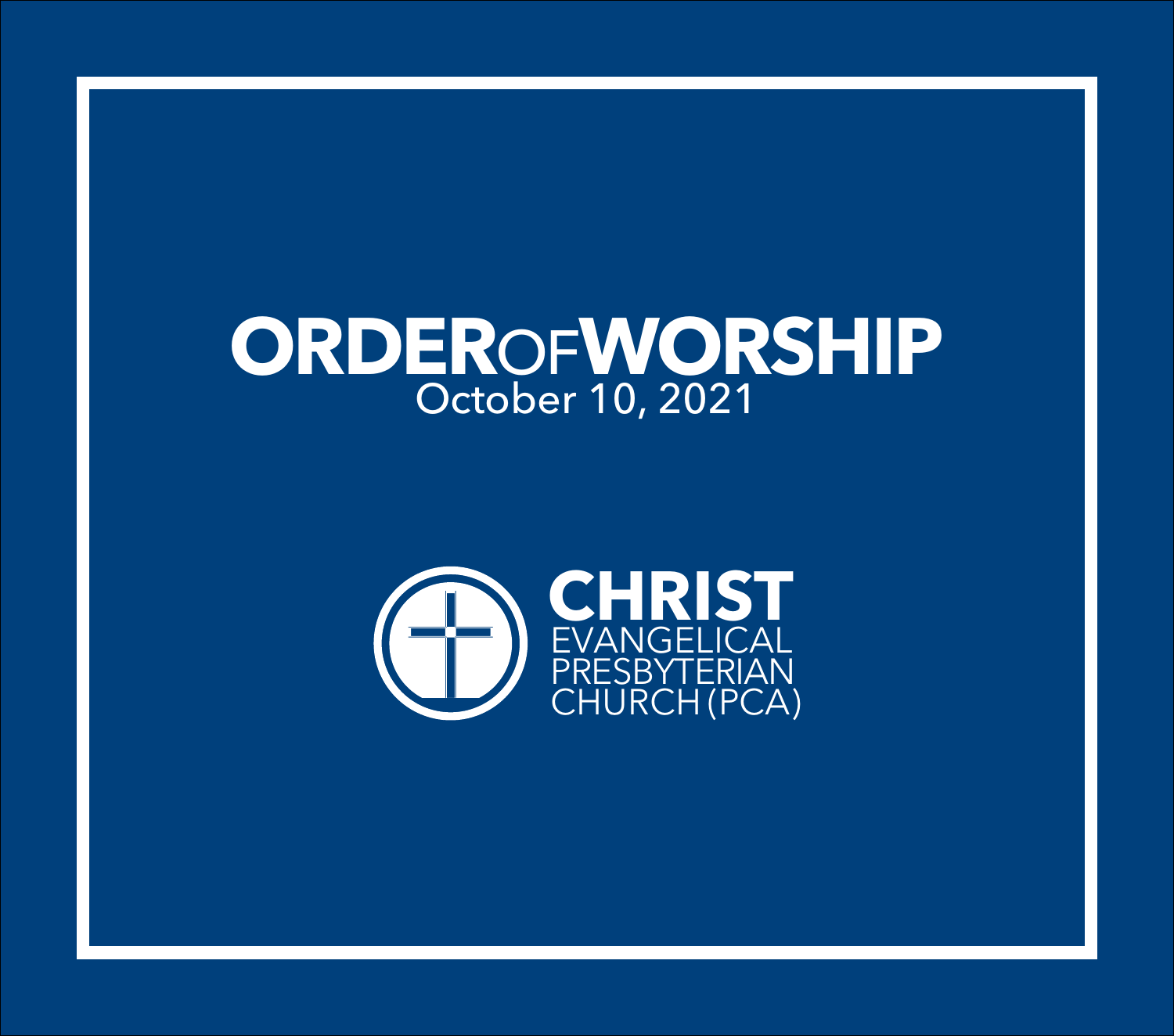## **ORDER OF WORSHIP** October 10, 2021

# **Prelude**

#### **Welcome**

To all who are weary and need rest; To all who mourn and long for comfort; To all who feel worthless and wonder if God cares; To all who fail and desire strength; To all who sin and need a Savior; To all who hunger and thirst for righteousness; And to whoever will come–

This Church opens wide her doors and offers her welcome in the name of the Lord Jesus Christ.

#### **Call to Worship** Ephesians 1:3-6

Minister: Blessed be the God and Father of our Lord Jesus Christ, who has blessed us in Christ with every spiritual blessing in the heavenly places, even as he chose us in him before the foundation of the world, that we should be holy and blameless before him. In love he predestined us for adoption to himself as sons through Jesus Christ, according to the purpose of his will, to the praise of his glorious grace, with which he has blessed us in the Beloved.

Let us praise his glorious grace together!

## **Hymn of Praise**

#### **O Worship the King**

O worship the King all glorious above O gratefully sing his pow'r and his love Our Shield and Defender the Ancient of Days Pavilioned in splendor and girded with praise

O tell of his might O sing of his grace Whose robe is the light whose canopy space His chariots of wrath the deep thunderclouds form And dark is his path on the wings of the storm

Frail children of dust and feeble as frail In you do we trust nor find you to fail Your mercies how tender how firm to the end Our Maker Defender Redeemer and Friend

All hail to the King in splendor enthroned Glad praises we bring thy wonders make known Returning victorious great Conqueror of sin King Jesus all glorious our vict'ry will win

#### **Invocation**

#### **The Lord's Prayer**

Our Father, who art in heaven, hallowed be thy name. Thy kingdom come, thy will be done, on earth as it is in heaven. Give us this day our daily bread, and forgive us our debts, as we forgive our debtors. And lead us not into temptation, but deliver us from evil. For thine is the kingdom, and the power, and the glory forever. Amen.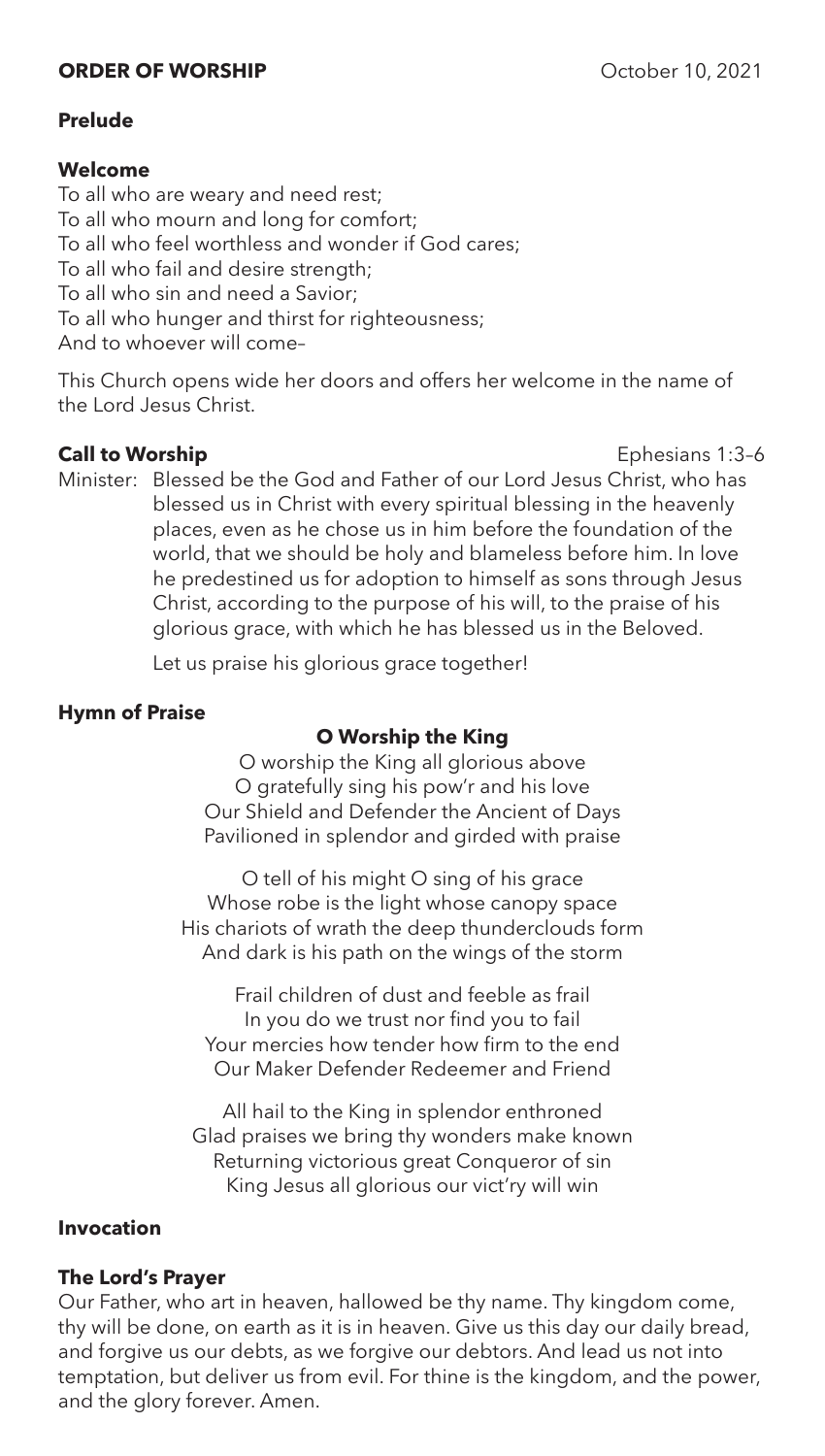#### **Gloria Patri**

Glory be to the Father And to the Son and to the Holy Ghost As it was in the beginning Is now and ever shall be World without end Amen Amen

**Affirmation of Faith The Heidelberg Catechism, Q/A #26** Minister: Who is God, the Father almighty, creator of heaven and earth?

**All: [God is] the eternal Father of our Lord Jesus Christ, who out of nothing created heaven and earth and everything in them, who still upholds and rules them by his eternal counsel and providence, is my God and Father because of Christ his Son.**

> **I trust him so much that I do not doubt he will provide whatever I need for body and soul, and he will turn to my good whatever adversity he sends me in this sad world. He is able to do this because he is almighty God; he desires to do this because he is a faithful Father.**

#### **Redeemed, Restored, Forgiven**

Once on a dreary mountain We wandered far and wide Far from the cleansing fountain Far from the pierced side But Jesus sought and found us And washed our guilt away With cords of love he bound us To be his own today

#### *Chorus*

*Redeemed restored forgiven Through Jesus' precious blood Heirs of his home in heaven Oh praise our pardoning God*

Dear Lord receive the glory Of each recovered soul Oh who can tell the story Of love that made us whole Not ours not ours the merit Be yours alone the praise And ours a thankful spirit To serve you all our days

#### *Chorus*

Now keep us holy Savior In your true love and fear And grant us by your favor The grace to persevere Till in your new creation when Earth meets heaven's shore We find our full salvation And praise you evermore *continued*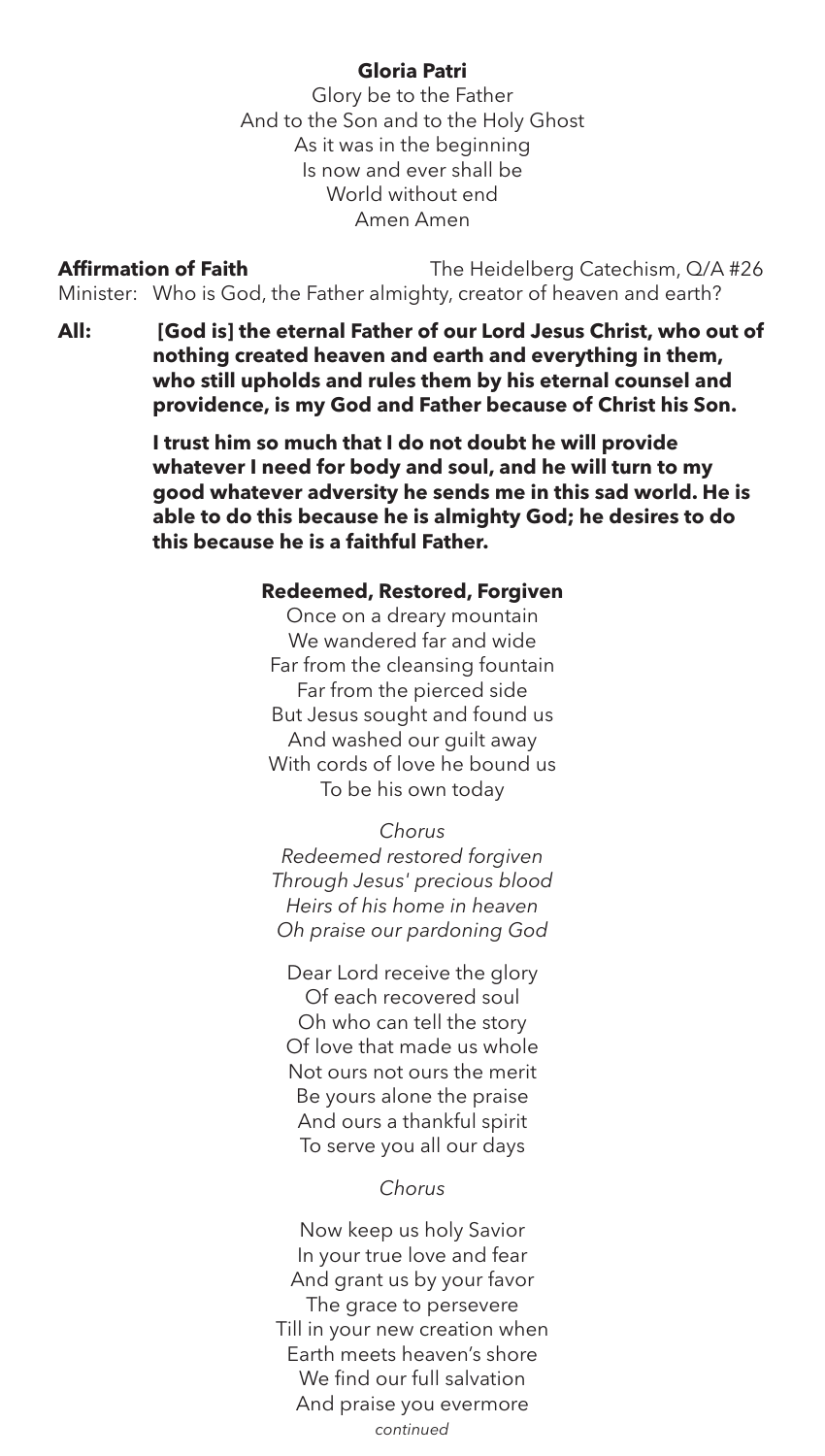Redeemed restored forgiven Through Jesus' precious blood Heirs of his home in heaven Oh praise our God Redeemed restored forgiven Through Jesus' precious blood Heirs of his home in heaven Oh praise our pardoning God Praise our God

**Call to Confession Call to Confession Exodus 20:8-11;** Westminster Shorter Catechism Q/A 57–59, 62

Minister: What is the fourth commandment?

- **People: The fourth commandment is: Remember the Sabbath day, to keep it holy. Six days you shall labor, and do all your work, but**  the seventh day is a Sabbath to the LORD your God. On it you **shall not do any work, you, or your son, or your daughter, your male servant, or your female servant, or your livestock, or the sojourner who is within your gates. For in six days the L made heaven and earth, the sea, and all that is in them, and**  rested on the seventh day. Therefore the LORD blessed the **Sabbath day and made it holy.**
- Minister: What is required in the fourth commandment?
- **People: The fourth commandment requires the keeping holy to God such set times as he has appointed in his Word; expressly one whole day in seven, to be a holy Sabbath to himself.**
- Minister: Which day of the seven has God appointed to be the weekly Sabbath?
- **People: From the beginning of the world to the resurrection of Christ, God appointed the seventh day of the week to be the weekly Sabbath; and the first day of the week ever since, to continue to the end of the world, which is the Christian Sabbath.**
- Minister: What are the reasons annexed to the fourth commandment?
- **People: The reasons annexed to the fourth commandment are God's allowing us six days of the week for our own employments; his challenging a special propriety in the seventh; his own example; and his blessing the Sabbath day.**

#### **Public Confession**

- Minister: Let us confess our sins together.
- **All: Our God in heaven, if you should mark iniquities, who could stand? We know that if we say we have no sin, we deceive ourselves, and the truth is not in us. Not one of us does good, no, not one. We have stiffened our necks against your will, hardened our hearts to your Word, refused to hear your voice, pulled away from your loving embrace, despised correction, and forgotten you in our thoughts. Yes, we have sinned against you. Father, we repent. We come to Christ, who has promised rest for our souls. We take his yoke upon us. We desire to learn from him. Grant that we may bring forth the fruits of repentance from sincere hearts, which are precious in your sight. In Jesus' name we pray. Amen.**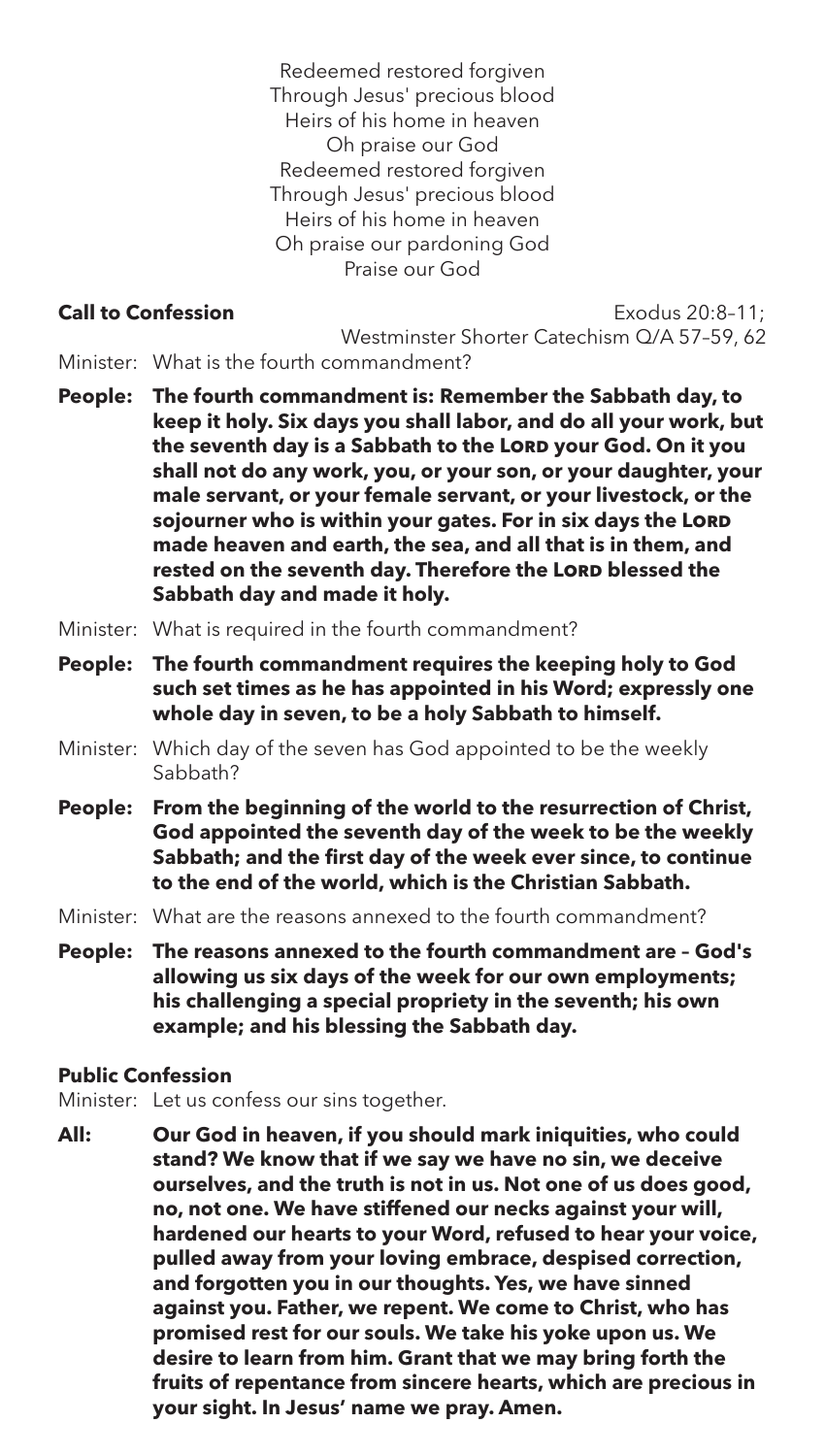# **Silent Confession**

#### **Assurance of Pardon and Comfort Example 2: Assurance of Pardon and Comfort**

Minister: In him we have redemption through his blood, the forgiveness of sins, according to the riches of his grace.

> Hear and receive the good news of the gospel: in Jesus Christ, we are forgiven.

## **People: Thanks be to God!**

## **My Worth Is Not in What I Own**

My worth is not in what I own Not in the strength of flesh and bone But in the costly wounds of love at the cross

My worth is not in skill or name In win or lose in pride or shame But in the blood of Christ that flowed At the cross

*Chorus*

*I rejoice in my Redeemer Greatest treasure Wellspring of my soul I will trust in him no other My soul is satisfied in him alone*

As summer flowers we fade and die Fame youth and beauty hurry by But life eternal calls to us at the cross

I will not boast in wealth or might Or human wisdom fleeting light But I will boast in knowing Christ at the cross

*Chorus 2x*

Two wonders here that I confess My worth and my unworthiness My value fixed my ransom paid at the cross

*Chorus 2x*

# **(8:30) Pastoral Prayer**

**(11:00) Sacrament of Baptism**  Desmond James Hooks

Dominic Thomas Hooks

# **Tithes And Offerings**

#### **The Doxology**

Praise God from whom all blessings flow Praise him all creatures here below Praise him above ye heavenly host Praise Father Son and Holy Ghost Amen

#### **Prayer Of Dedication**